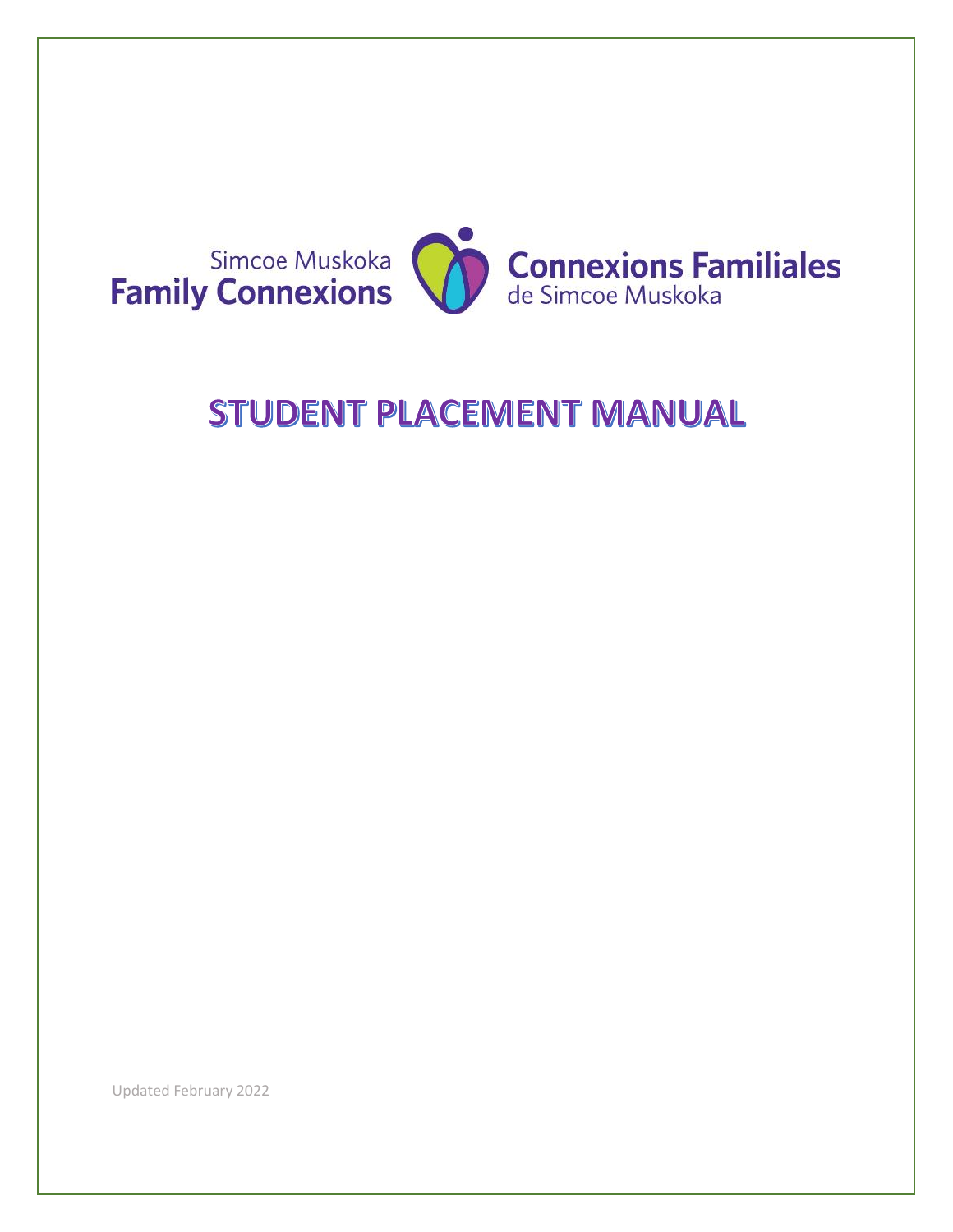### Contents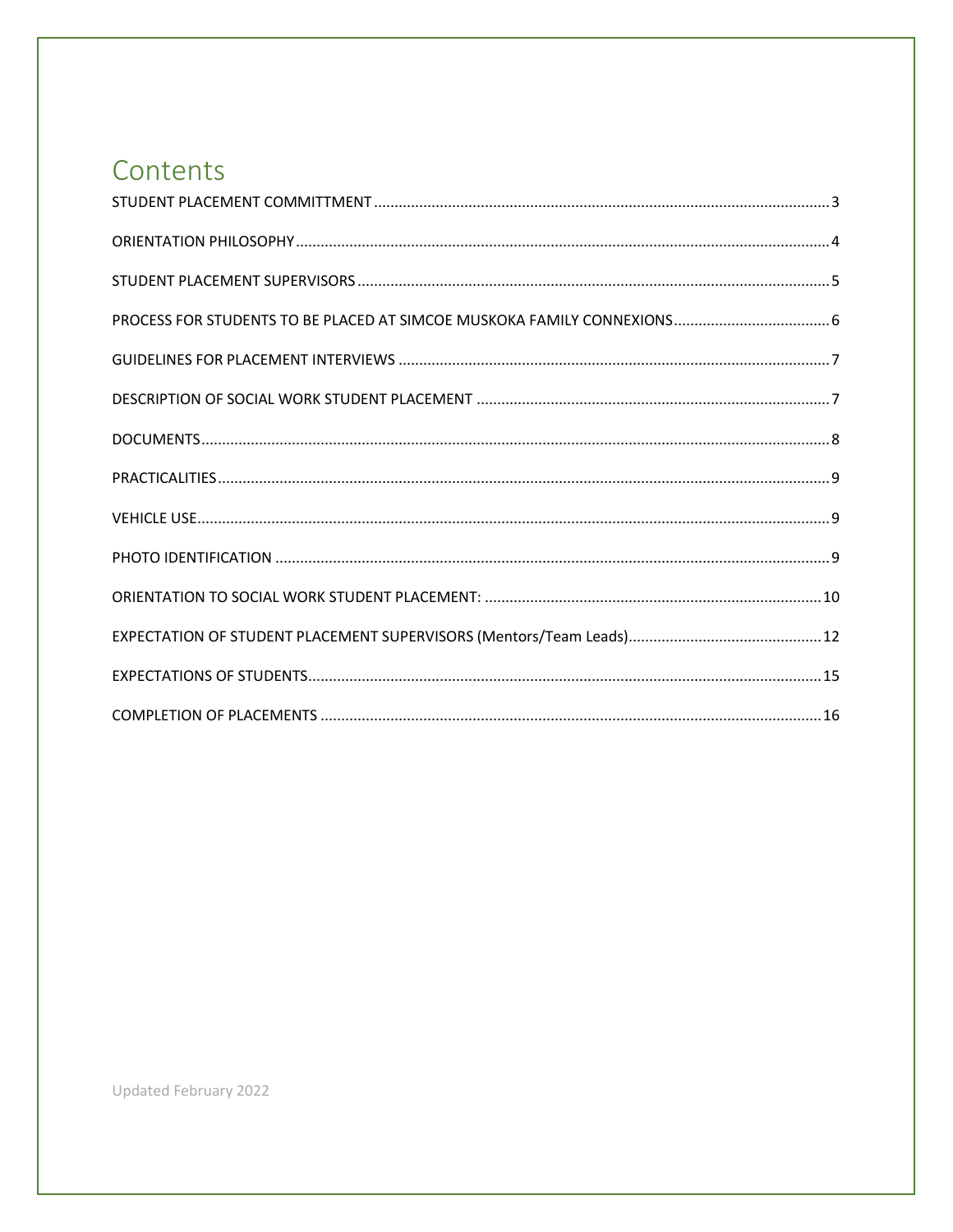### <span id="page-2-0"></span>STUDENT PLACEMENT COMMITTMENT

Simcoe Muskoka Family Connexions (SMFC) is committed to developing partnerships with educational institutions to offer learning and development opportunities for students from social work and other related field programs.

In partnership with accredited education institutes, SMFC student placement supervisors, mentors and students will have access to learning and development orientation.

Students will have opportunities to increase their knowledge and skills to prepare them to meet the challenges in their respective field within the context of Child Welfare (CW) or Children and Youth Mental Health (CYMH). This will include a comprehensive overview with an experiential component in order to provide a further understanding of the complex nature of the work.

SMFC will facilitate both local and some distant partnerships to create a pool of trained and skilled candidates in CW or CYMH which reflects the communities of our region. Schools that SMFC partners with will provide their Field Placement Manual and/or expectations to SMFC, be available to the student and the supervisor and ensure field visits are completed for effective partnering and student evaluation.

It will be the expectation that all personnel involved will reflect the values, support the learning culture in the organization, and contribute to job satisfaction and increase skills; supporting student education and possible succession planning.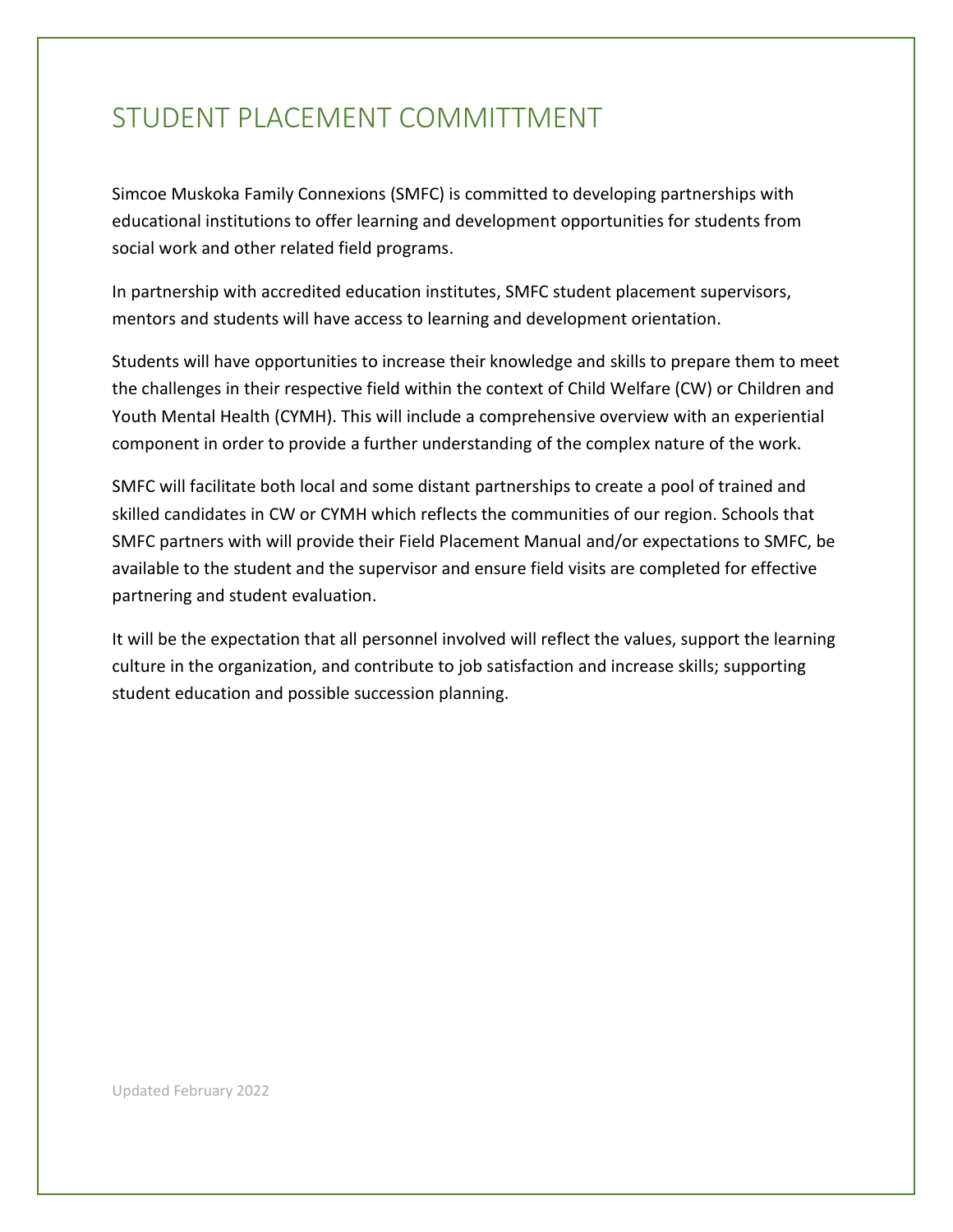### <span id="page-3-0"></span>ORIENTATION PHILOSOPHY

A student will need to be aware of the guiding philosophical beliefs of Simcoe Muskoka Family Connexions, in order to understand and appreciate how decisions are made, within the guidelines set out by SMFC's mission, purpose, and values.



In addition, students will be provided resources to develop an understanding of the specialized work that is done in either CW or CYMH fields in the following area:

- 1. The legal responsibilities of Child Welfare or Children and Youth Mental Health work.
- 2. The use of authority within the helping relationship and Equitable Practices.
- 3. How to work on a team to meet the needs of the children, their families, Resource Parents, and professional collaterals.

Students will participate in the agency orientation process and receive information that they will require.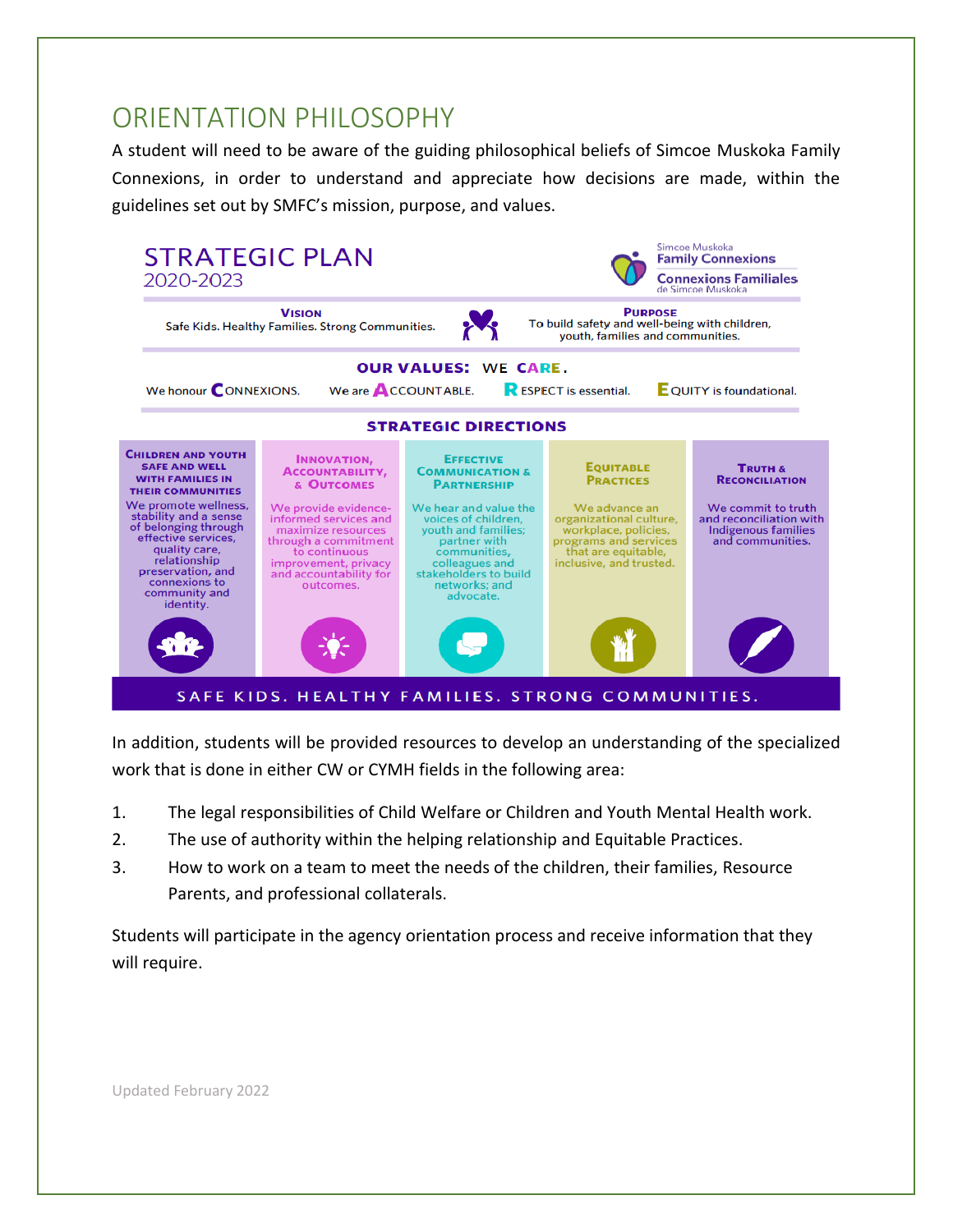### <span id="page-4-0"></span>STUDENT PLACEMENT SUPERVISORS

This role is critical to the development of the placement and investment in the student. Staff who wish to become Student Placement Supervisors will:

- 1. Be approved and engaged in the Agency's mentorship program.
- 2. Demonstrate a good understanding of and commitment to working within SMFC vision, purpose, values and mandate.
- 3. Be familiar with SMFC policies and procedures.
- 4. Demonstrate through their practice the agency's Service Delivery Framework which imbeds the principles of service that align with our values and a more progressive approach to achieving better outcomes.
- 5. Meet the educational qualifications as required by the educational institution.
- 6. Have received positive Performance Evaluation.
- 7. Demonstrate knowledge and skills essential for competent practice including
	- a. Ability to analyze and articulate the integration of practice skills with knowledge and value base of the field.
	- b. Ability to interpret the work of SMFC and of the specific team/branch setting.
	- c. Ability to manage current workload with the ability to commit time/energy in student education.
	- d. Good organizational skills and time management skills as well as competency in managing administrative tasks.
- 8. Demonstrate interest and commitment to adult education and continued professional development, including;
	- a. Ability to understand, articulate and appropriately utilize their own teaching and learning style(s) in field education.
	- b. Utilization of training and learning opportunities relevant to the field.
	- c. Understanding of the guidelines, policies and procedures.
	- d. Interest in developing coaching and mentoring skills.
	- e. Ability to articulate methods to help students integrate theory into practice.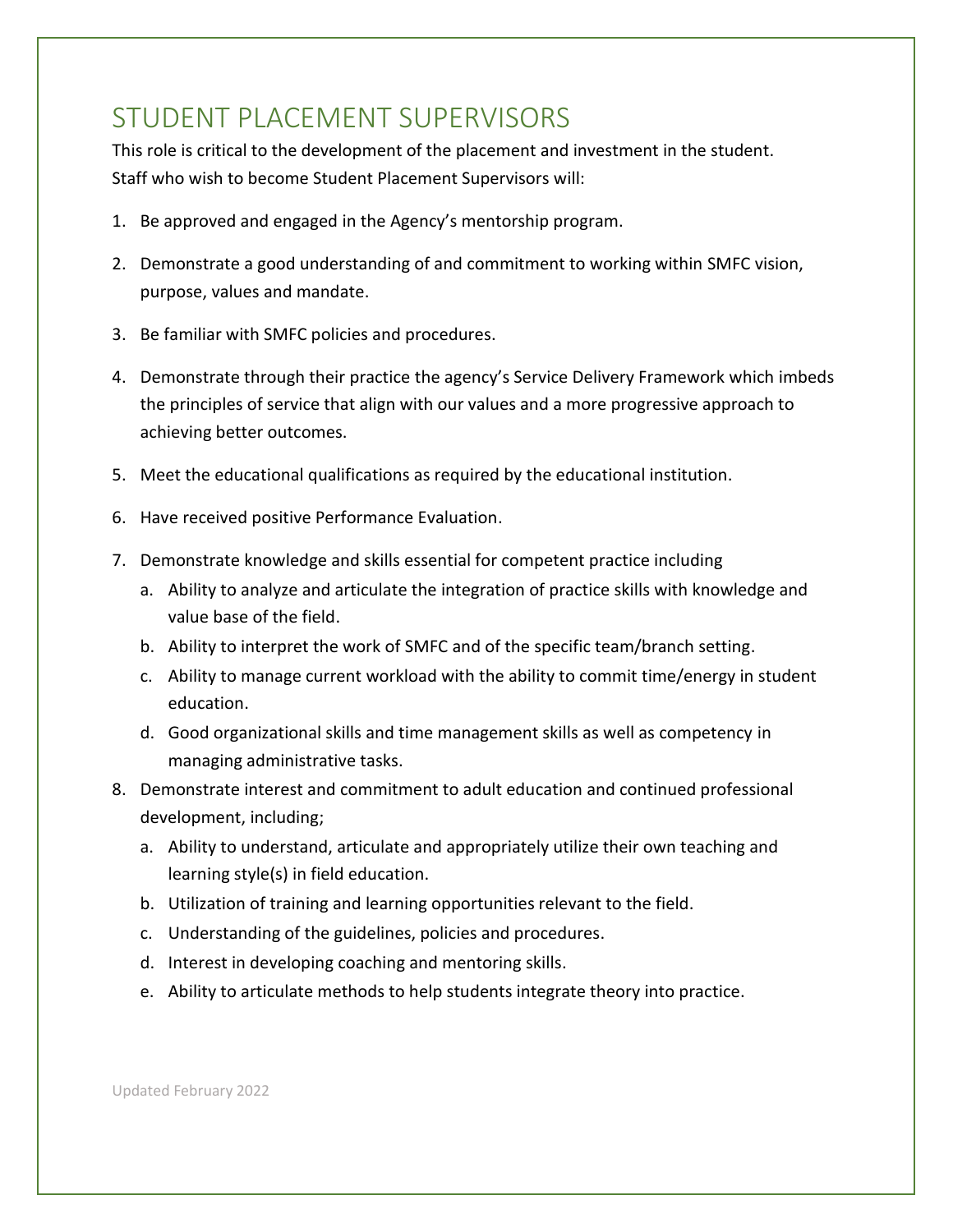In order to ensure consistency and efficiency, the following procedures are applicable to and must be followed by student placement supervisors who are interested in taking a student in the upcoming academic year.

- 1. Complete process and be accepted into the mentorship program.
- 2. The field instructor will follow all expectations as set out by the respective educational institution.

# <span id="page-5-0"></span>PROCESS FOR STUDENTS TO BE PLACED AT SIMCOE MUSKOKA FAMILY CONNEXIONS

The Staff Learning and Development Coordinator will liaise with the Field Placement Coordinators/Instructors as required.

Resumes will be submitted via the Agency's website and held in the HRIS system for review. Applicants whose resumes fit the qualifications for a potential placement will be invited to an interview. The Staff Learning and Development Coordinator will communicate with mentors/Team Leads and their supervisors regarding a potential student, taking into consideration the role and geographic location requests from students. Selection will be made in partnership with HR, service manager and mentors/Team Leads. Interviews will be arranged by HR. References will be completed by HR.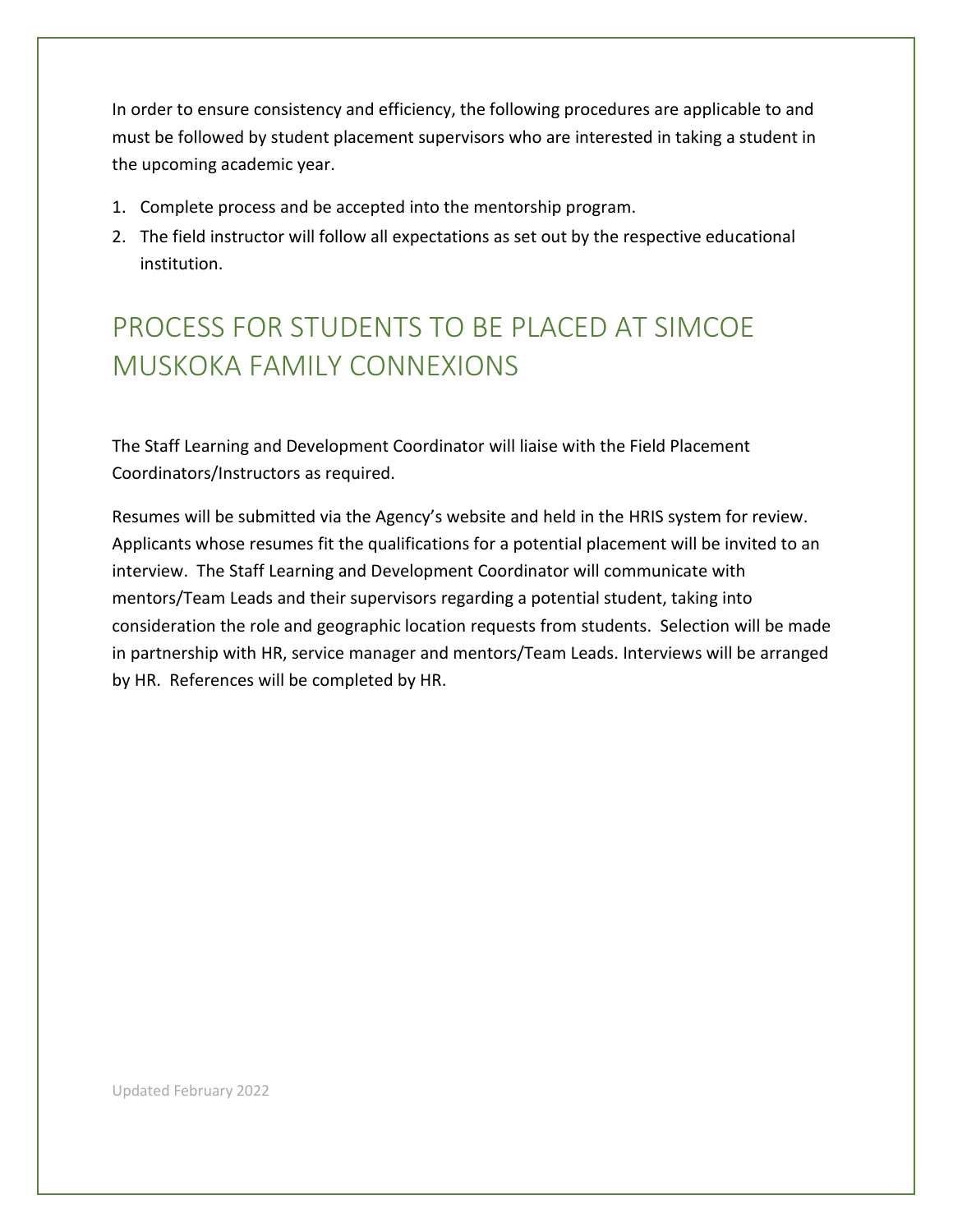### <span id="page-6-0"></span>GUIDELINES FOR PLACEMENT INTERVIEWS

The student/placement supervisor interview is a crucial step in the placement matching process as it provides a unique opportunity to clarify expectations, needs and opportunities for both students and student supervisors in the placement experience. This process emphasizes the importance of identifying the right match for the student and field instructor in a particular placement setting. The placement interview focuses on the candidate's level of motivation and commitment to learning as well as exploring their competency and ability to manage the student placement tasks/goals. The agency will prioritize student resumes that have had some experience working within a social services environment either via employment or volunteer work.

The placement interview needs to be well planned and interviews must demonstrate objectivity and consistency. Prior to interviewing, field instructors should have a clear outline of the interview and estimated length along with a list of questions they plan to ask and their rationale for asking those questions. During the interview, students will be provided with information about the organization, the placement setting, expectations of a student at the entry point and expected progress and development over time.

### <span id="page-6-1"></span>DESCRIPTION OF SOCIAL WORK STUDENT PLACEMENT

It is important that students, before they commit to a placement at SMFC, have an understanding of the roles and responsibilities of the child welfare or children's mental health sector and of the specific setting in which they will be placed.

A good decision regarding a student and placement supervisor match contributes to successful placement outcomes which will benefit students, supervisors and the organization. Please note that the availability of student placements dependent on the availability of an approved mentor, taking into consideration current demands on the team/unit.

In order to be aware of any possible conflict of interest, students are required to advise of any previous or current child welfare involvement. Arrangements will be made to place the relevant file(s) under restricted access if necessary.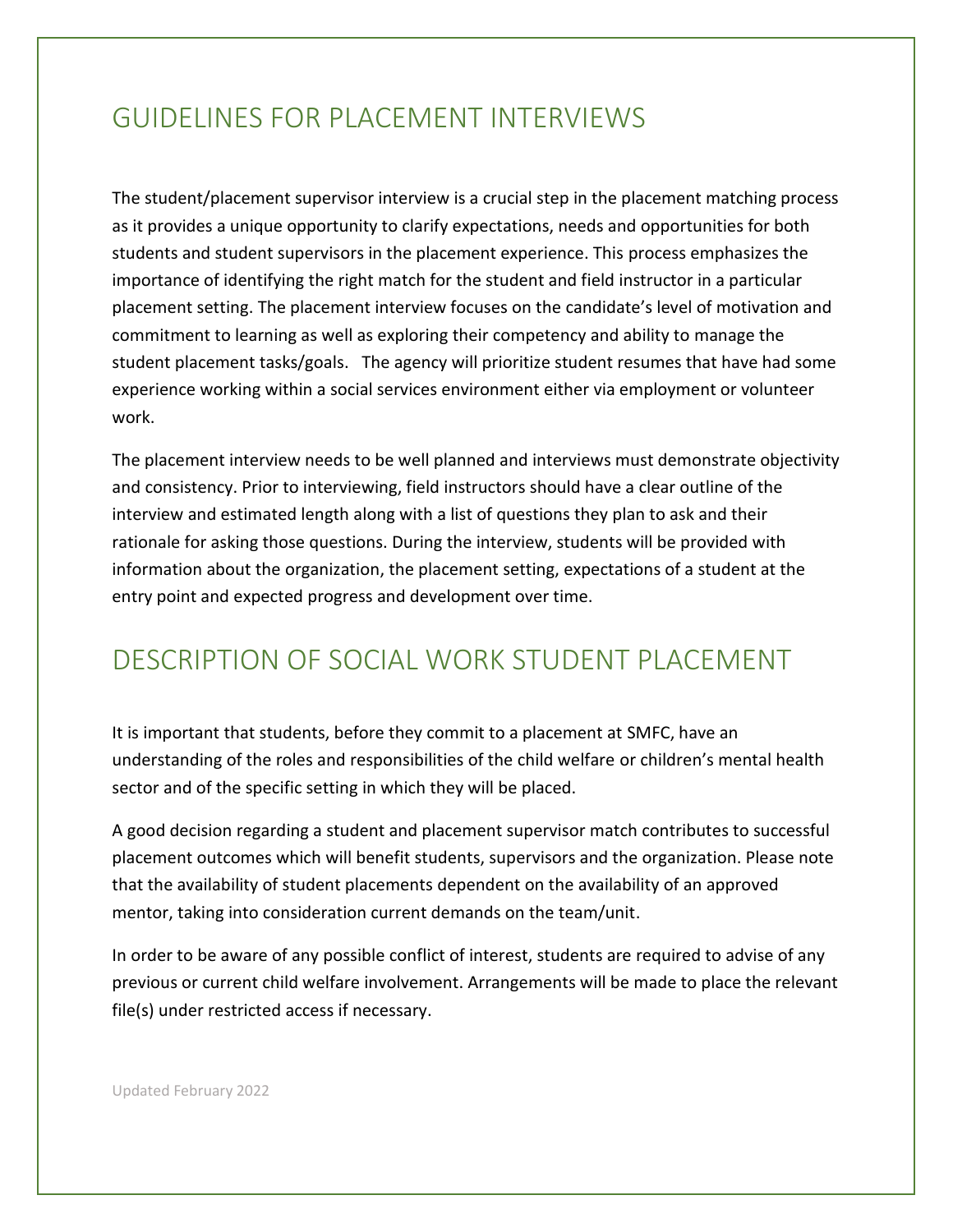### <span id="page-7-0"></span>DOCUMENTS

The HR Staff Learning and Development Coordinator will review the student documentation process with the successful candidate which includes:

1. The work/education placement agreement (University to provide to student)

2. Police Record Check and SMFC records check.

- All placement students will be required to provide a Police Record check (inclusive of the Vulnerable Sector check) prior to the commencement of their placement. As well, they need to sign consent for internal record check along with Consent for the purpose of checking references.
- Students are responsible for any costs associated with obtaining a police and/or criminal record check for placement purposes.
- If a student's police record check or SMFC check comes back with anything other than a "clear" status, the student will be invited to meet with an HR representative to discuss the incident(s) contained within the police record.

Prior to making a recommendation as to supporting a placement, a consult with the Senior Lead of HR and possibly Senior Service Manager of the department in which the student is requesting to be placed is required to determine what, if any, risk(s), a placement for the student poses in a particular placement setting (based on the extent and nature of the police record check) and what restrictions, if any, will be placed on the student.

3. Oath of Confidentiality.

- 4. PKI authorization for CPIN access as determined by HR and the Service Manager.
- 5. Sign off on agency policies as required.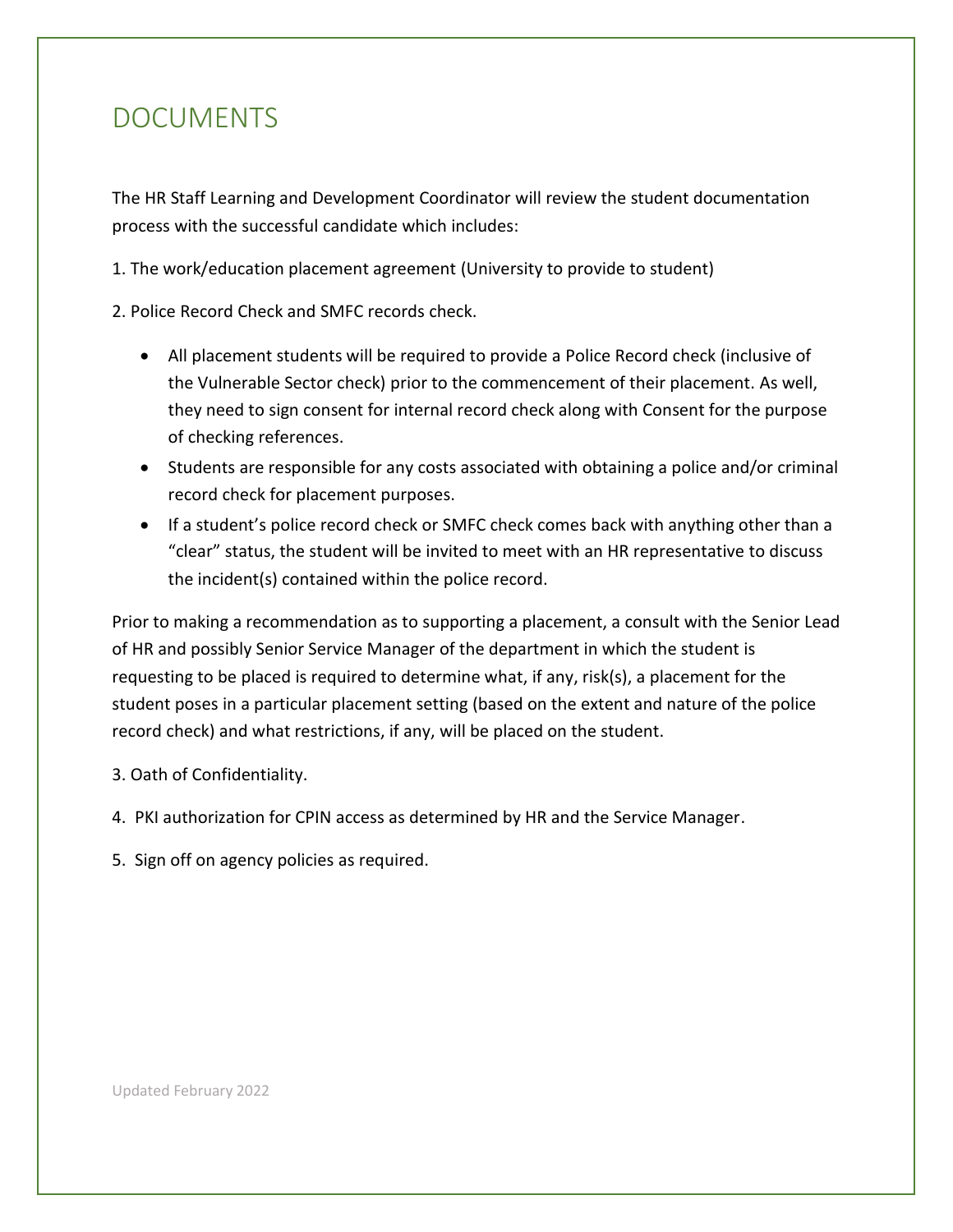### <span id="page-8-0"></span>PRACTICALITIES

Once students have been assigned to a student placement supervisor, and they are notified (both student and supervisor) the staff changes log will be updated by the HR department with start date, and to ensure agency equipment will be available for students completing placements.

The student will be informed of the date of the agency orientation session where they will receive a key access card, an ID, all applicable training, and their agency equipment. They will also sign off on any outstanding documentation that is required.

## <span id="page-8-1"></span>**VEHICLE USE**

Students are responsible to fully inform their insurance provider regarding their use of vehicle. Students who may transport clients must inform their insurance company of such and ensure that they have adequate liability insurance and other coverage to do so.

# <span id="page-8-2"></span>PHOTO IDENTIFICATION

All Student Placements will receive for photo identification card and keys/access cards to the office they are working from at Orientation.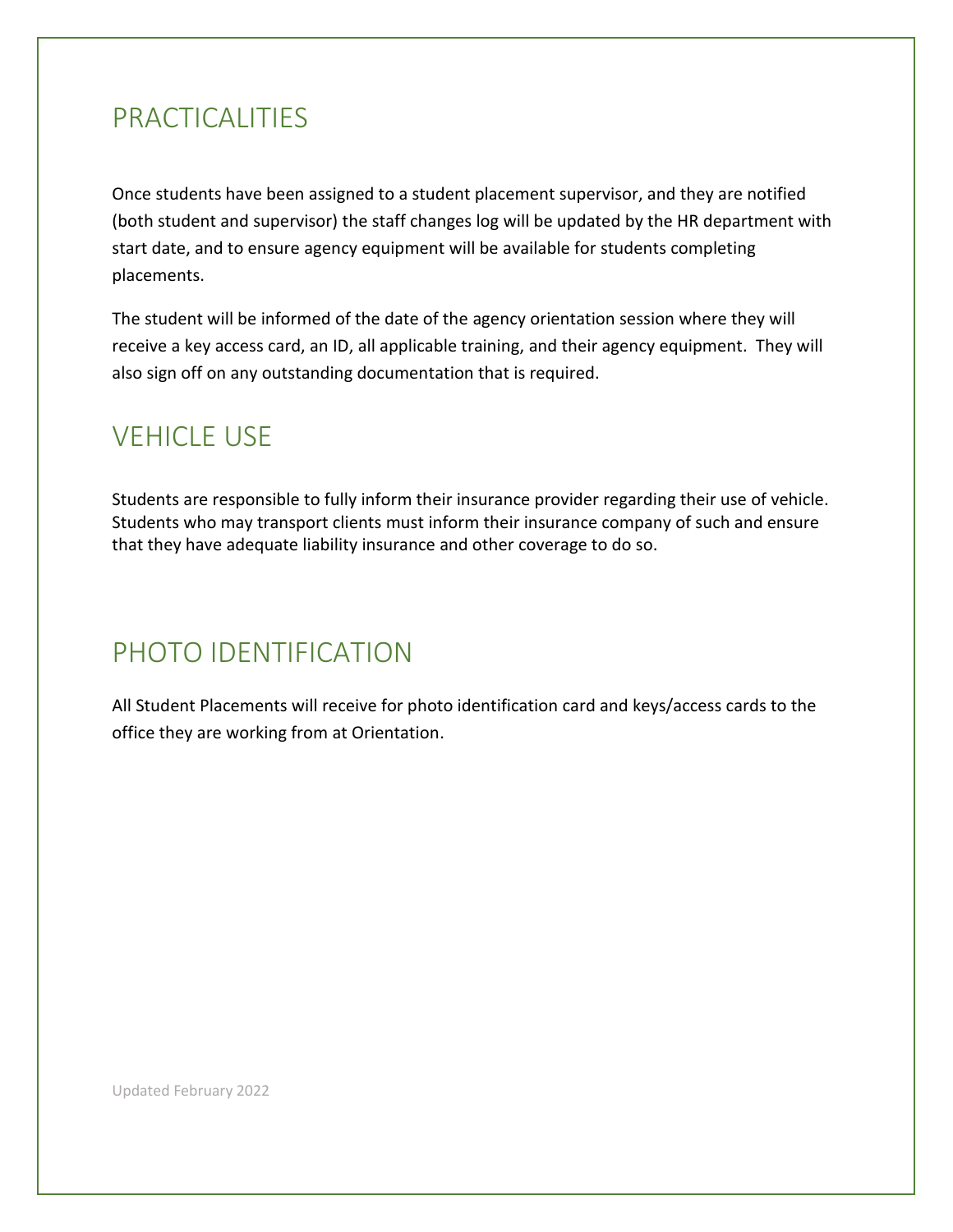### <span id="page-9-0"></span>ORIENTATION TO SOCIAL WORK STUDENT PLACEMENT:

- 1. Welcoming students to the location (Joint responsibility):
	- a. Students will attend orientation at the Bell Farm office on their first day(s) and will receive much of the same information and training as new staff to the agency;
	- b. Mentors/manager of team to introduce the student to members of their team and colleagues in their location;
	- c. Mentors/managers to provide the student with an overview of the different roles and responsibilities of your colleagues;
	- d. HR will inform the agency in the Staff Changes updates of new students to the agency;
	- e. During orientation, the student will have a tour of the Bell Farm office and units. Student who are working from other branch offices will require mentor/manager to orient the student to the features of the physical setting (for example, location of washroom, office supplies, photocopy/fax machine, sign in/out sheet, and amenities in the neighbourhood).
- 2. Introducing SMFC to students through touring and Intranet, and links to important documents such as the Eligibility Spectrum, Protection Tools, Protection Standards, Child and Family Services Act, CYMH information, etc. Some materials will be provided in advance and some elements will be covered at orientation and/or at their team setting. Students will be made aware of the following during the orientation session:
	- a. Relevant materials about the setting, policies and procedures and practice guidelines.
	- b. Agency's policy and practice relating to health and safety; respectful workplace, and our Anti-violence, Anti-Oppression, Anti-Harassment, policies will also be provided, and students will be made aware of where to access on the agency Intranet for future reference.
	- c. Structure of SMFC, organizational chart and its procedural systems, such as maintaining records, reporting structure, etc.
	- d. Support and Resources to students.
	- e. Training opportunities available to them and how to register.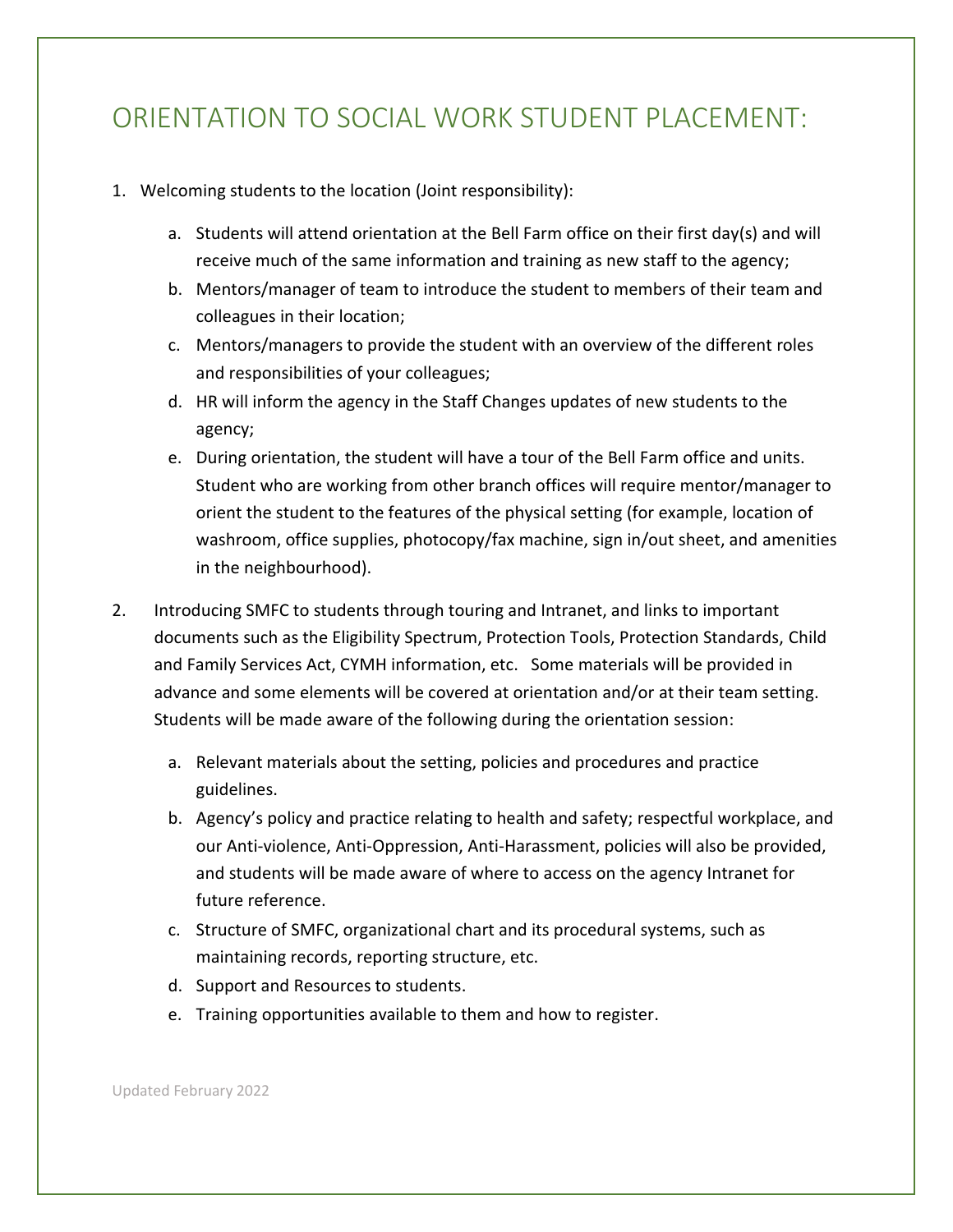- f. Expectations and roles and responsibilities of the student and field instructor (mentor).
- 3. Students will be provided access to a computer, phone and given expectations on safe storage of their work and privacy/confidentiality expectations. The mentor/supervisor will advocate if there are any items not in place at the start of placement.
- 4. Student working in Child Protection will have access to CPIN and provided training. This will be planned for at orientation day by HR. If there are issues, mentor to advocate for support.
- 5. Mentors/managers are to inquire about student's learning objectives and complete any learning objectives forms necessary for the university.
- 6. Mentors and managers are to ensure the student is clear on expectations around the placement setting, including:
	- a. Physical work environment, including access to equipment and vehicles
	- b. Flexible work environment, e.g. virtual work
	- c. Work hours, including any potential shift work that is required
	- d. Roles and responsibilities
	- e. The importance of completion of documentation and the amount of administrative tasks required
	- f. Reporting structure
	- g. Available learning opportunities
	- h. Available resources
	- i. Skills to be developed
	- j. Training expectations
- 7. Mentors/Managers are to explain the commitment and dependability that is expected in the placement. Explore the student's readiness and potential to learn in this aspect.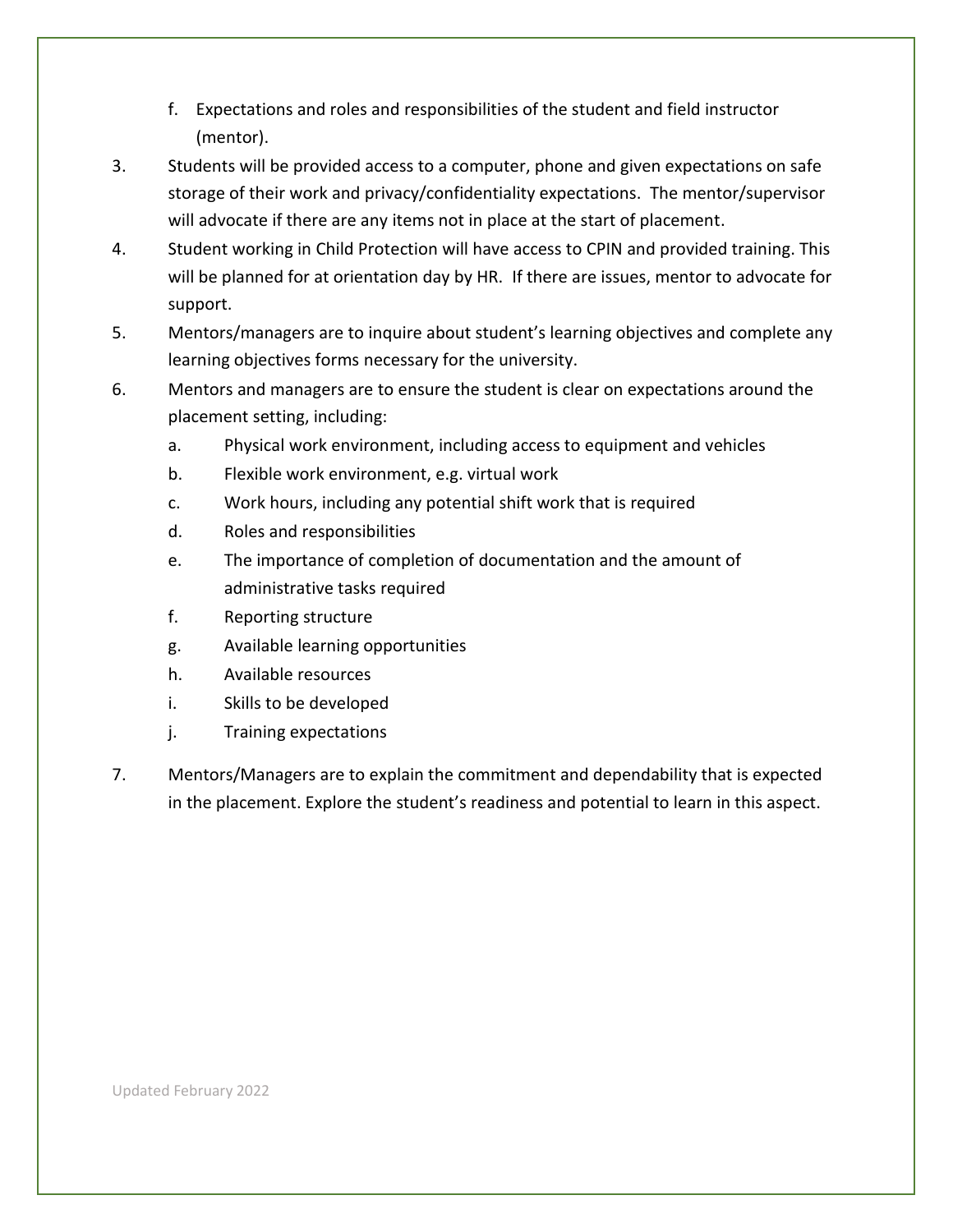# <span id="page-11-0"></span>EXPECTATION OF STUDENT PLACEMENT SUPERVISORS (Mentors/Team Leads)

Student Placement Supervisors are the "teachers" of the practicum component of the curriculum of the educational institution. They also represent the Agency, and are expected to role model the Agency's Vision, Purpose and Values during the course of the student placement. As such, their work is pivotal to the Agency and to the student's learning. Field instructors will provide:

#### 1. **Orientation:**

- a. Orient the student to the setting, clientele and community.
- b. Develop a learning contract within the time frame and guidelines required by the educational institution.

#### 2. **Supervision/Training/Evaluation**

- a. Be available to the student in an ongoing way to problem solve and answer questions.
- b. Make time on a regular and scheduled basis for supervision with the student and familiarize the student with the SMFC supervision model.
- c. Understand that the student is in a learning role and understand their own role as a teacher/mentor/facilitator of student learning.
- d. Provide the student with ongoing evaluation regarding their performance with an equity and strength based approach, including both positive and constructive feedback.
- e. Take notes at each consultation session as appropriate.
- f. Advise the student of whom they should approach for advice and direction in the absence of the field instructor.
- g. Assist student (in consultation with their supervisor, and the HR department) in planning for registering for in house and/or OACAS training opportunities as deemed necessary and relevant to the student's placement.
- h. Ensure that students make the best use of training by preparing them prior to attending training and having a discussion with them afterwards about how to integrate their learning to practice.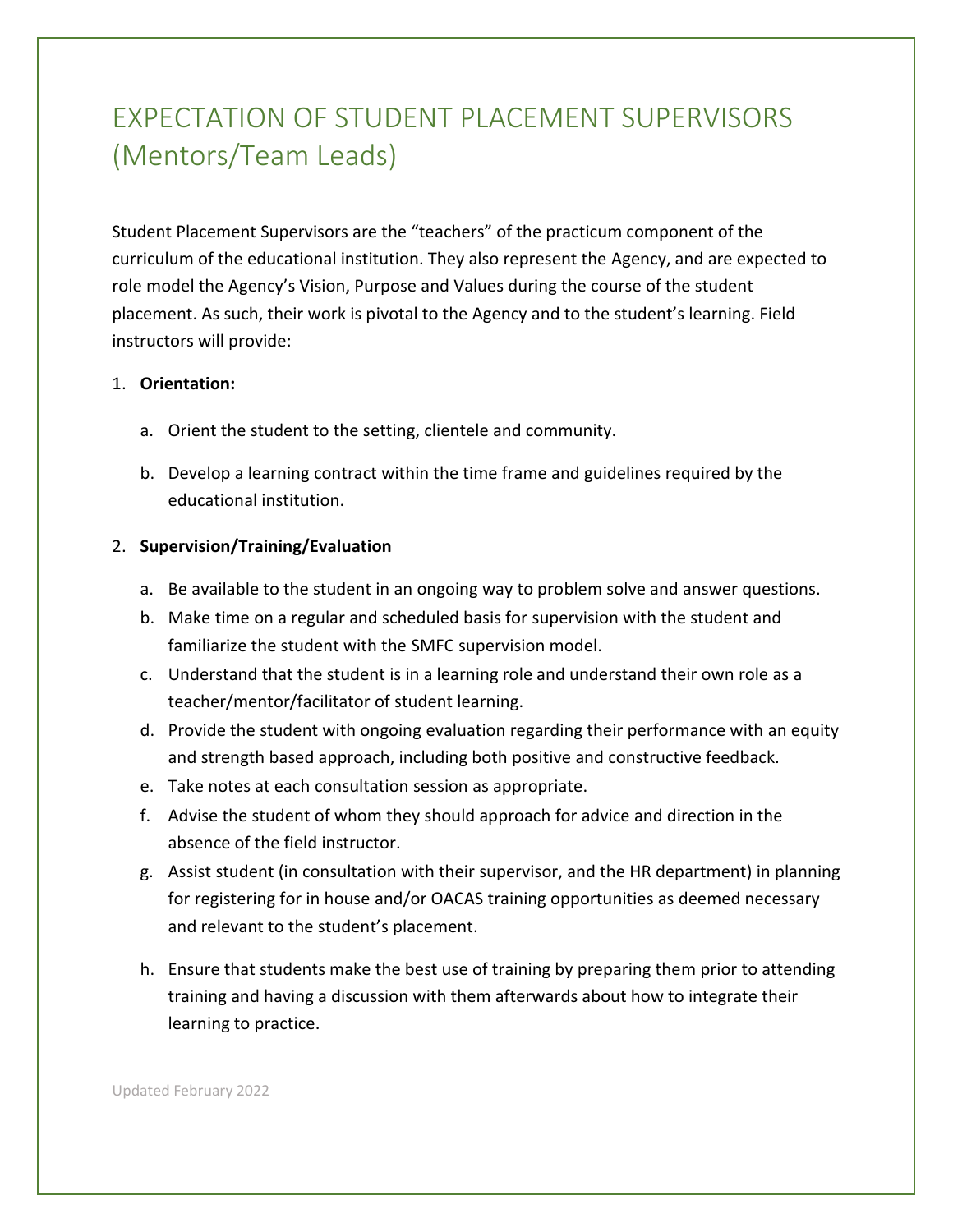i. Complete evaluation(s) as required by universities. All evaluations are to be completed in collaboration with the student, the placement supervisor (mentor or team lead) and the Supervisor of the team.

#### **3. Work Assignments**

- a. Provide opportunities for the students to observe and shadow the work of the field instructor and his/her colleagues, and if applicable, staff in other service areas that will enrich the student's learning opportunity.
- b. With an equity and strength based approach, provide ongoing feedback and discussions about placement activities as well as Case/task assignments.
- c. Introduce students to youth and families and explain their role. Ensure that students clearly identify themselves as a student/intern in all of their interactions with clients, collaterals and colleagues.
- d. Assign tasks on case files to students with approval from team supervisor, balancing the complexity and the level of risk of the task/case work as well as the student's knowledge, skills and experience. STUDENTS cannot carry cases or facilitate investigations independently. They can participate in both under the guidance of the mentor/team lead or another experienced authorized worker. CYMH will ensure they abide by any regulations within their field of work when assigning tasks etc. to students.
- e. Continue to oversee the tasks/work assigned to the student and understand that field instructors are ultimately responsible for the coordination of such.
- f. Provide a range of learning opportunities ensuring that these are well balanced and representative of the job/setting.

#### **4. Student Health and Safety**

- a. Reinforce with the students about how to keep themselves safe and healthy during the placement.
- b. Ensure that a contact person is available by phone to the student at all times for any activities the student performs independently, e.g. visiting in the community, accompanying a youth to a medical appointment, etc.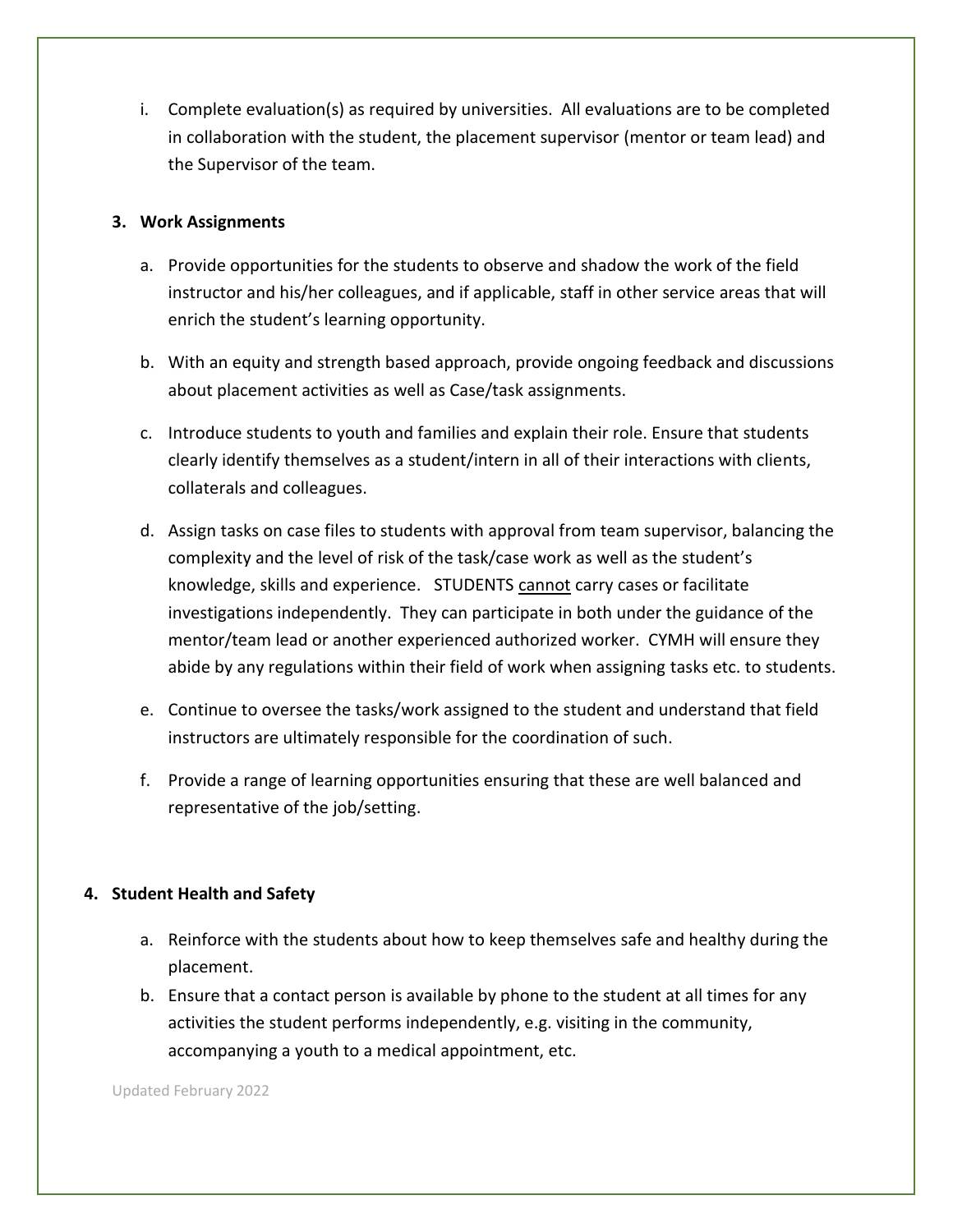- c. Students are required to 'clear the field' according to the agency policy and procedures.
- d. Ensure that information such as student's address, phone number (home and cellular if available) and emergency contact person is up to date.

#### **5. Student Performance**

- a. Attend training/orientation offered via the university as per university requirements.
- b. Identify and report to the respective educational institution, the Staff Learning and Development Coordinator (who may consult with the HR Senior Lead), program/team supervisor any concerning behaviour, difficulty that may arise in the student/instructor relationship or in the placement that impede learning at the earliest possible date so that mutually agreeable resolutions can be developed and implemented.
- c. Document any attempts in the teaching experience to address these difficulties.
- d. Be familiar with and comply with guidelines established by the respective educational institution to resolve concerns and problems in the practicum.
- e. Consult with HR if asked to provide a reference for a student.
- f. Fill out an evaluation form about their experience of supervising a student as may be requested by the HR Department.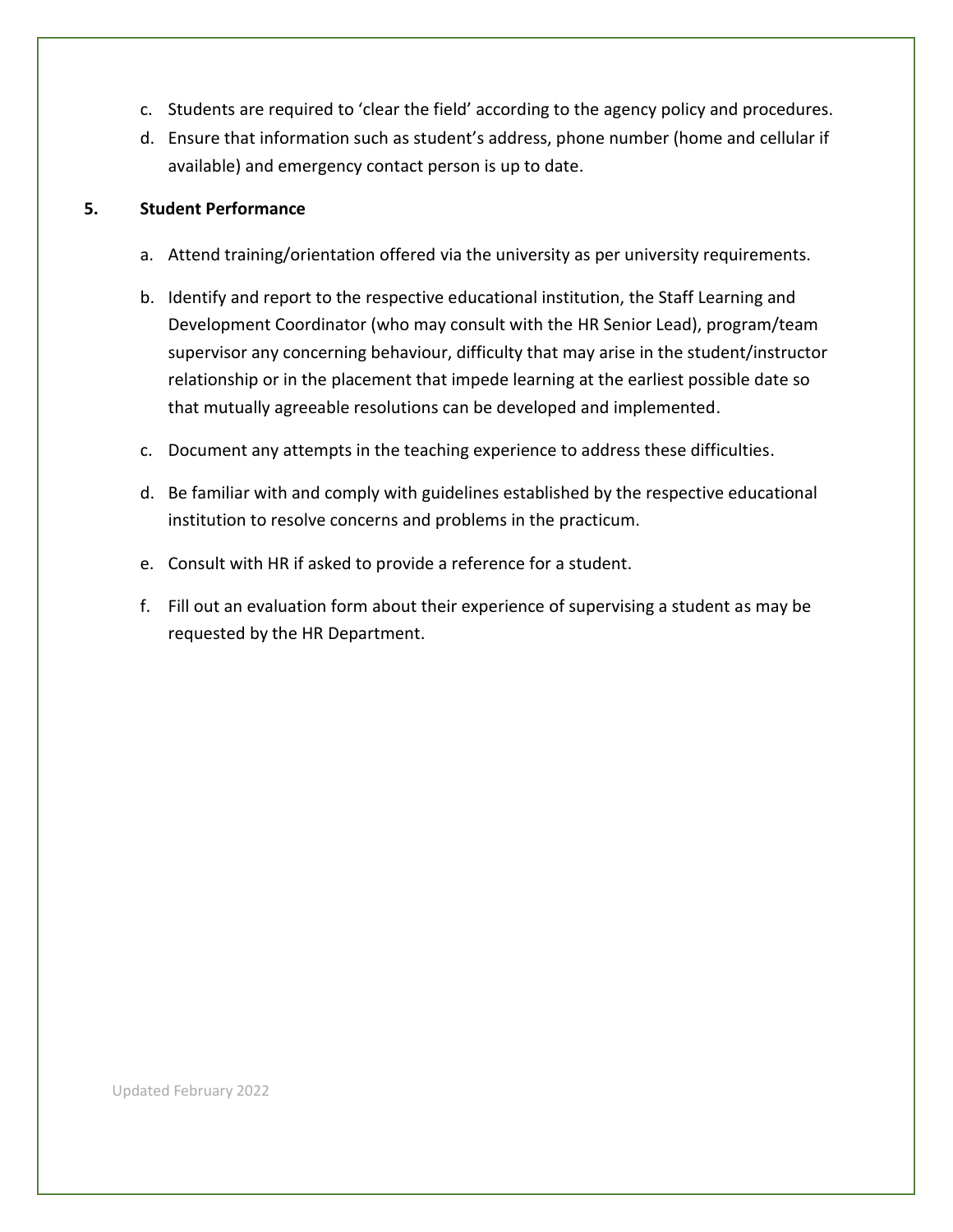# <span id="page-14-0"></span>EXPECTATIONS OF STUDENTS

#### **Organizational Policies**

- Follow the rules and regulations placed on employees within the organization.
- Adhere to the Agency's Code of Conduct and respective policies.
- Be responsible for learning and adhering to agency policies.
- Engage in the mentorship process.

#### **Learning/Supervision/Evaluation**

- Develop, with the Field Instructor, a learning contract within the time frame and guidelines required by the educational institution.
- Participate in regular supervision and in the evaluation process.

#### **Communication**

- Seek out assistance and advice from the field instructor and/or the Faculty for any difficulties, concerns or issues pertaining to the placement.
- Seek prior approval for any absence from placement. In the case of illness or unexpected circumstances notify the field instructor as soon as possible.
- Communicate to the field instructor and/or members of the program/team their whereabouts at all times verbally, via text or other systems in place. Ensure their agency outlook calendars are up to date.

#### **Training**

- Complete all orientation requirements.
- Students in specific roles may be offered the opportunity to participate in the Ontario Association of Children's Aid Societies' (OACAS) Child Welfare Professional Authorization series. This is an ongoing, 5-month training commitment that is required of all Child Protection Workers in the province. The Agency will support this for Child Protection roles when available and based on individual circumstances.
- Students should attend additional training workshops only when the workshops are critical to their learning goals and objectives. There will be mandatory Health and Safety training